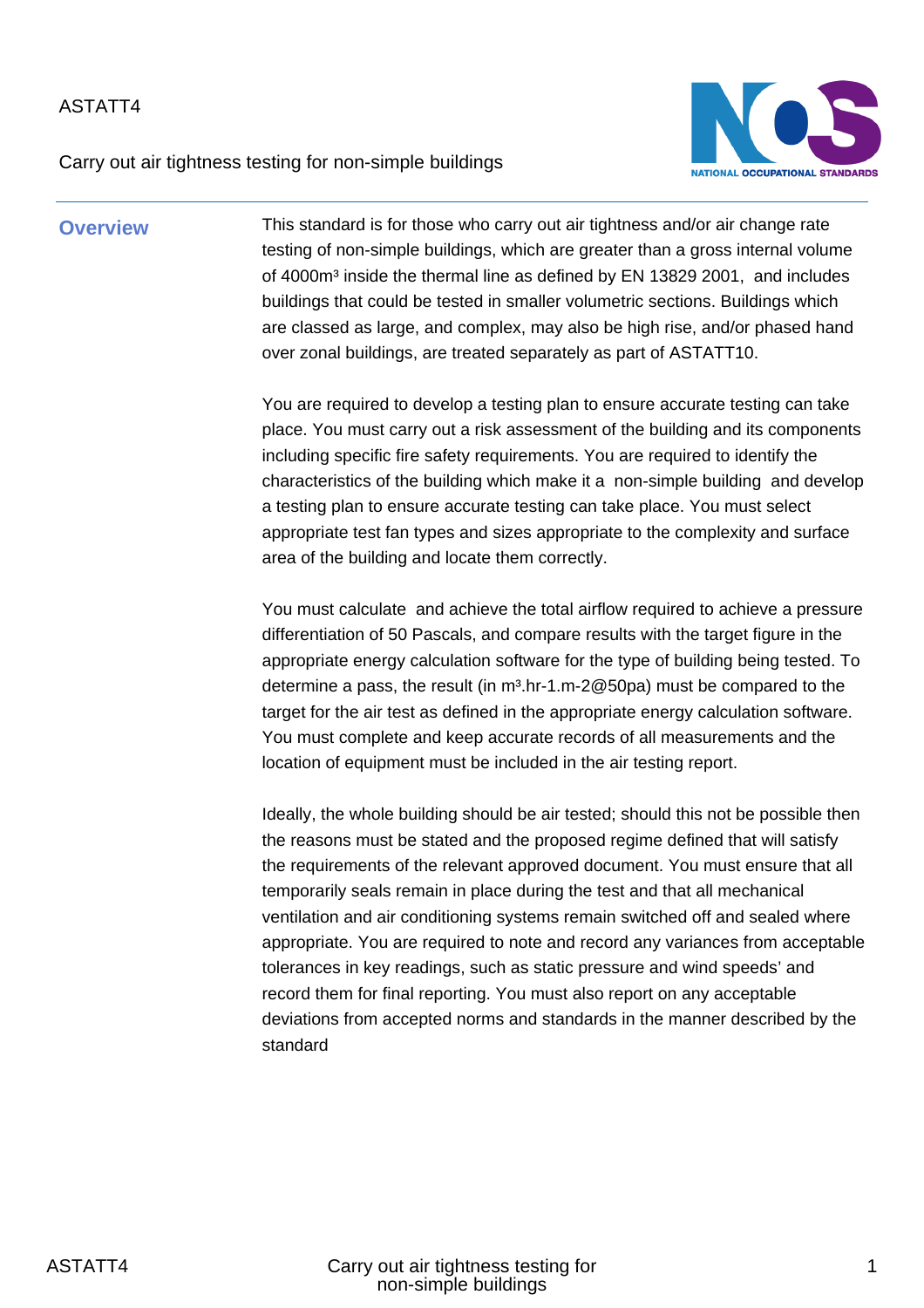Carry out air tightness testing for non-simple buildings



### **Performance criteria**

## You must be able to: **Identify special requirements for air tightness testing of non-simple buildings**

P1 determine an appropriate test strategy for testing non-simple buildings as defined in relevant test standards and regulations

P2 identify health, safety and specific fire safety requirements when conducting air tightness tests on non-simple buildings

P3 establish the ways in which a building is zoned and the implications on air tightness testing procedures including any stack effect or restrictions on free air flow

P4 deploy the appropriate types and numbers of fans in separate components of the building to achieve required air pressure stabilisation

P5 establish the area to be tested; entire, extension or other, and calculate the envelope area in accordance with the standards' requirements.

P6 identify health and safety and specific fire safety requirements when conducting air tightness tests on large buildings

#### **Carry out air tightness testing of non-simple buildings**

P7 calculate the envelope area/volume of the conditioned space to be tested in accordance with the test standard and approved document

P8 ensure that the calibration of all air testing equipment has not expired and that it is fully operational prior to arriving on site

P9 establish the ventilation systems in use and requirements for temporary sealing

P10 establish the number and location of internal openings and fans to create equalisation of air pressure throughout the test area

P11 ensure that all relevant external windows and doors remain closed for the duration of the test

P12 check and list temporary seals

P13 ensure temporary seals are not excessive

P14 check and record building details

P15 check and record meteorological conditions including barometric pressure and temperatures

P16 record pre-test information

P17 conduct pre-test checks

ASTATT4 Carry out air tightness testing for non-simple buildings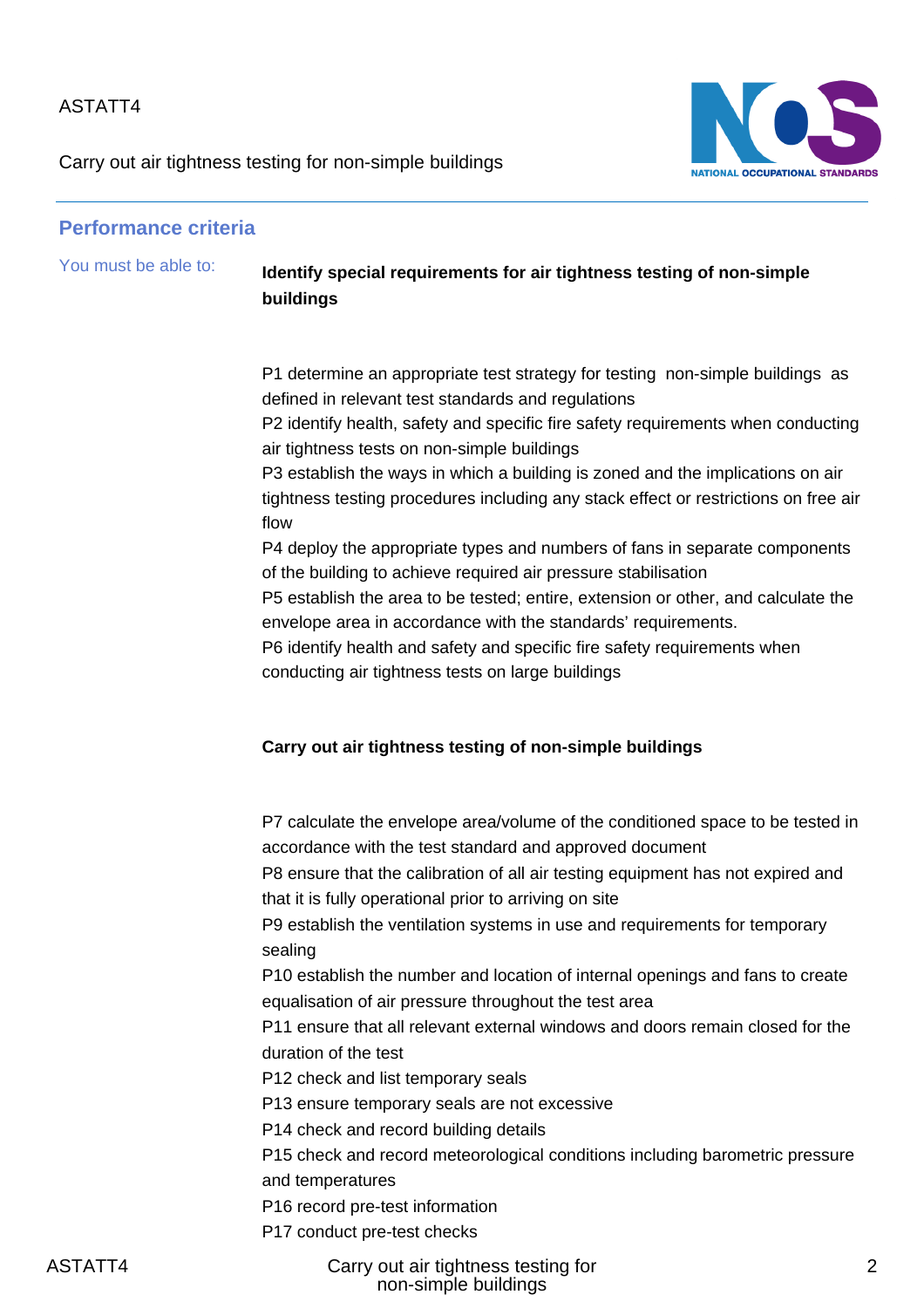Carry out air tightness testing for non-simple buildings



P18 carry out the testing process following relevant test Standard for nonsimple buildings P19 ensure that all temporary seals remain in place and external doors and windows have remained closed for the duration of the test P20 gather and record test data P21 validate and assess test data against pre-test checks P22 gather and record post-test information P23 confirm that all building test preparation conditions have remained stable during the test P24 ensure that test data are accurately recorded P25 with reference to the test strategy compare the result of the test with the target air permeability as defined in the associated energy calculation at a test pressure of 50 Pascals to determine a pass or fail P26 remove all temporary seals and return the building to its previous state P27 remove or safely dispose of all waste P28 take all equipment supplied for the test away from the site P29 arrange re-tests where appropriate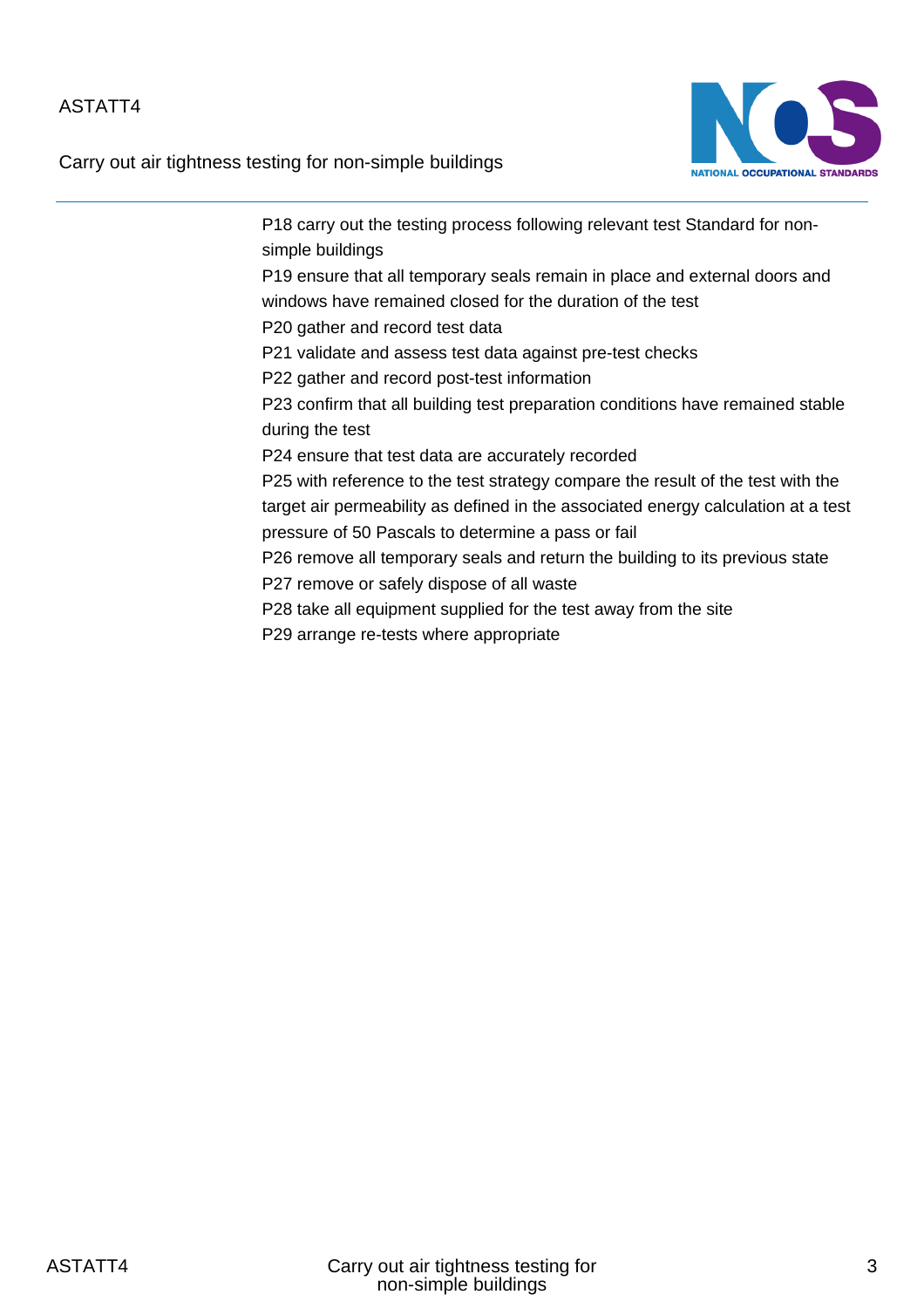Carry out air tightness testing for non-simple buildings



# **Knowledge and understanding**

You need to know and understand:

## **Identify special requirements for air tightness testing of non-simple buildings**

K1 the relevant and current test standards and regulations to be applied K2 identify how to test the building as a whole; if not practical how the building could be split up and tested in sections that mount up to the whole K3 the health, safety and specific fire safety requirements to be complied with when compartmentalising buildings for air tightness testing K4 how to minimise air pressure loss through restrictions in the building and their potential effect on the result K5 how to calculate envelope areas for extensions and sample test areas K6 the impact of differences in area footprint/cross-sectional area of different parts/floors of buildings and how they are measured and factored into the testing procedure K7 the appropriate types and numbers of fans to achieve required air pressure stabilisation from separate locations in the building K8 how to identify a representative sample of the building envelope area to conduct a pre air tightness testing K9 methods of constructing temporary screen to isolate test zones to ensure that they act as effective air barriers during testing K10 how to ensure that the calibration of all air testing equipment has not expired and that it is fully operational prior to arriving on site K11 how to use relevant instrumentation K12 how to measure and record all outside and inside temperatures K13 understand the effects of the various corrections required in the relevant test Standard K14 limiting factors to be taken into account when evaluating results K15 the required measurements and tolerances as defined in the relevant test **Standard** K16 ways of calculating Equivalent Leakage Areas K17 requirements for the calibration of equipment and calibration periods in accordance with traceable Standards, by UKAS accredited organisations and against recognised test procedures K18 how to identify all results outside accepted tolerances and their effect on test results and reporting K19 the relationship between air flow rate measurements and the required range of fan flows

ASTATT4 Carry out air tightness testing for non-simple buildings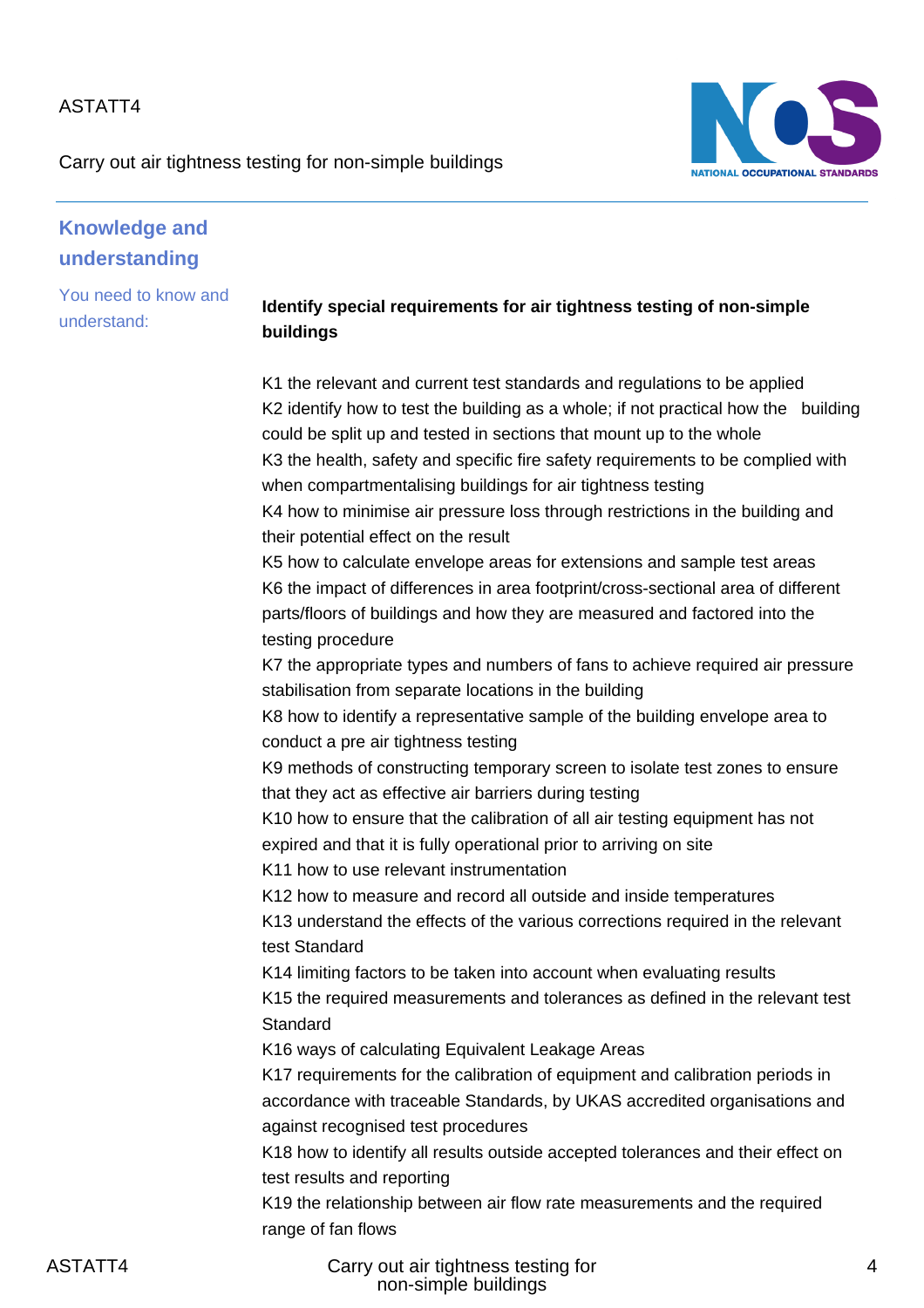Carry out air tightness testing for non-simple buildings



K20 the technical requirements of the test Standard in relation to pressure measurement K21 how to ensure stabilisation of induced pressures throughout the building envelope K22 the importance of recording the average of positive and negative values over minimum periods of 30 seconds and the average of all values over 30 second periods K23 positive, negative and average values tolerance which prevent a valid test from being undertaken and how to explain this to the client K24 how to qualify results where static pressures before or after the test are in excess of plus or minus 5 Pascals K25 how to complete all data sheets accurately with the required results to permit the production of a test report K26 how to calculate the total airflow required to achieve a pressure differentiation of 50 Pascals with reference to the air tightness target incorporated into the energy calculation for the building K27 how to establish the test result K28 best and normal values for the type of building being tested K29 procedures for the safe removal of all temporary seals and returning the building to its previous state K30 procedures for the safe removal and disposal of waste materials K31 equipment checks required to ensure that all supplied equipment has been collected from site K32 the importance of following site sign out procedures and/or making appropriate people aware that you have completed the test and are leaving the site K33 methods for identifying air leakage paths such as smoke pens K34 how to handle re-tests